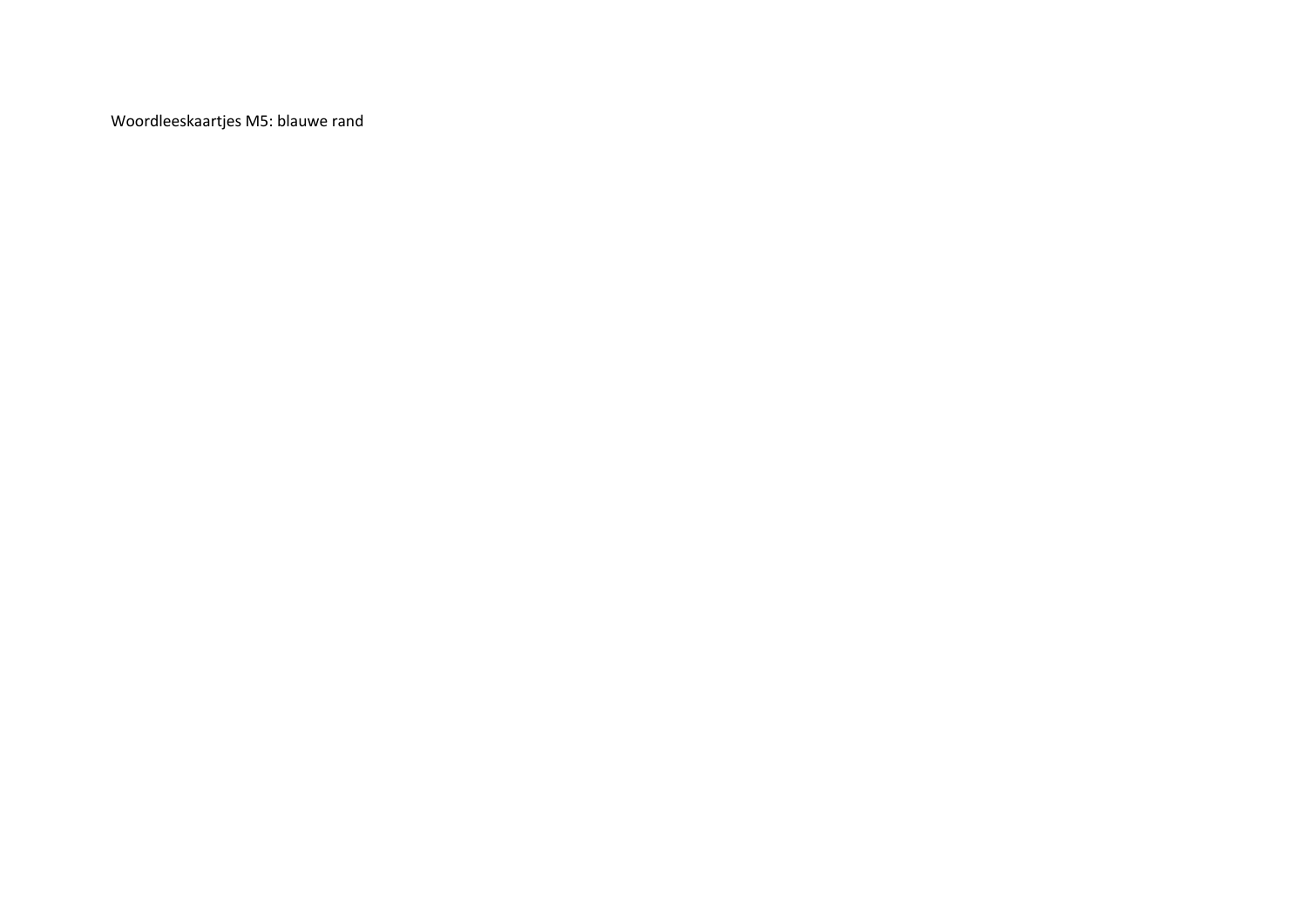| extra      | recept        | correct    |
|------------|---------------|------------|
| triplex    | cijfer        | product    |
| extreem    | cirkel        | actie      |
| explosie   | december      | combinatie |
| expeditie  | speciaal      | collega    |
| cocon      | sticker       | broccoli   |
| cola       | accu          | vissticks  |
| conducteur | cockpit       | jack       |
| computer   | <b>SUCCES</b> | accent     |
| perfect    | accepteren    | accordeon  |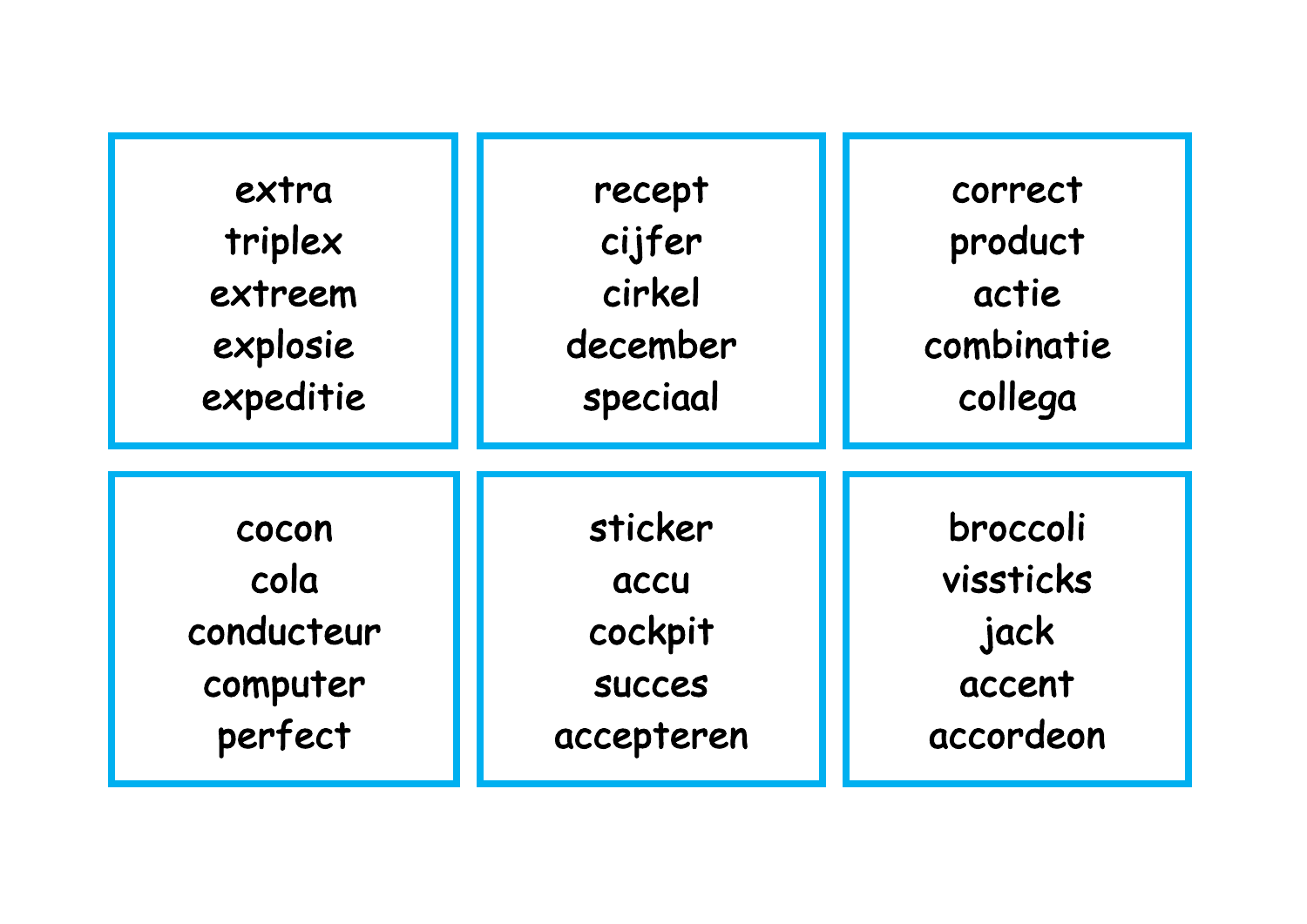| symbool         | yoga          | indiaan   |
|-----------------|---------------|-----------|
| hobby           | gymschoen     | grandioos |
| pony            | yoghurt       | filiaal   |
| volleybal       | pyjama        | baviaan   |
| baby            | python        | viool     |
| gladiool        | pension       | loempia   |
| riool           | chaos         | rodeo     |
| idioot          | stereo        | cavia     |
| materiaal       | <b>SUCCES</b> | bioscoop  |
| <b>Italiaan</b> | realiteit     | kameleon  |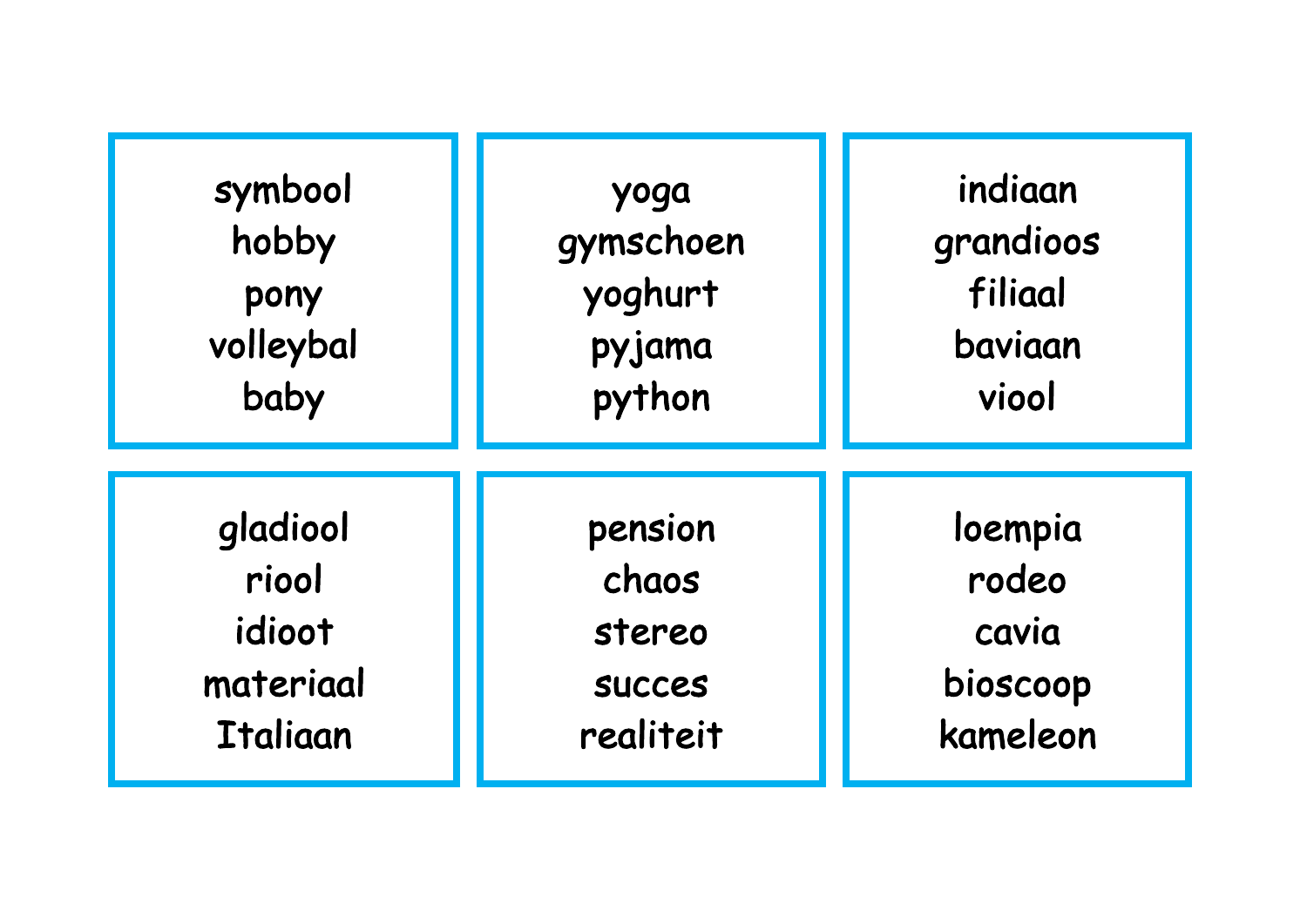| spion    | macaroni | paraplu    |
|----------|----------|------------|
| media    | kimono   | veranda    |
| periode  | diploma  | collega    |
| chaos    | eskimo   | domino     |
| reageren | mikado   | tornado    |
| platina  | sowieso  | 's zomers  |
| stratego | mitella  | 's middags |
| risico   | gorilla  | 's avonds  |
| continu  | flamingo | 's morgens |
| salami   | pagina   | 's winters |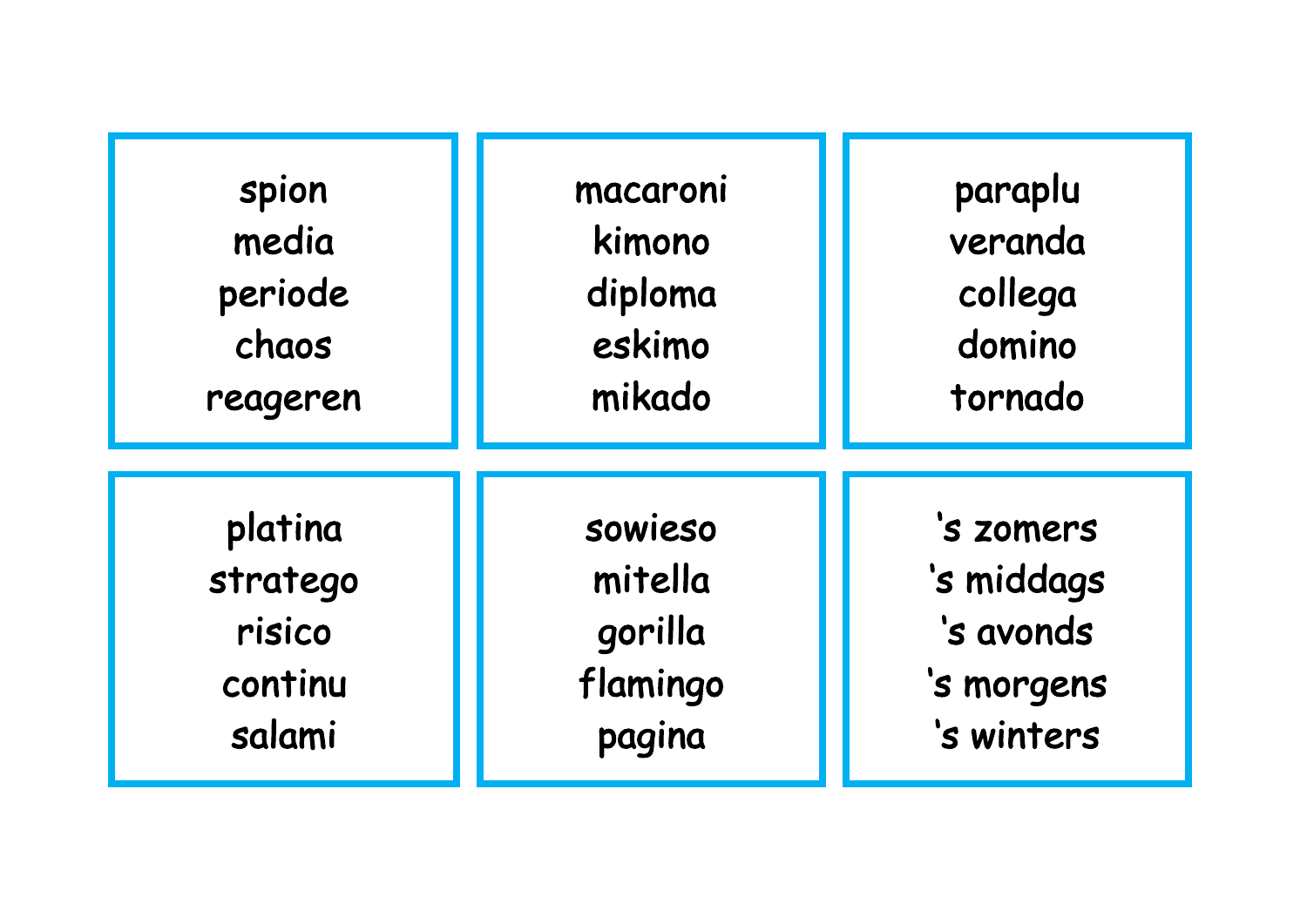| kiwi's   | drama's      | saté      |
|----------|--------------|-----------|
| agenda's | diploma's    | oké       |
| foto's   | komma's      | privé     |
| panda's  | kassa's      | logé      |
| ski's    | mango's      | comité    |
| crème    | comité       | cake      |
| scène    | marionet     | vissticks |
| crèche   | lama's       | salami    |
| logé     | liniaal      | yoghurt   |
| oké      | boodschappen | camera    |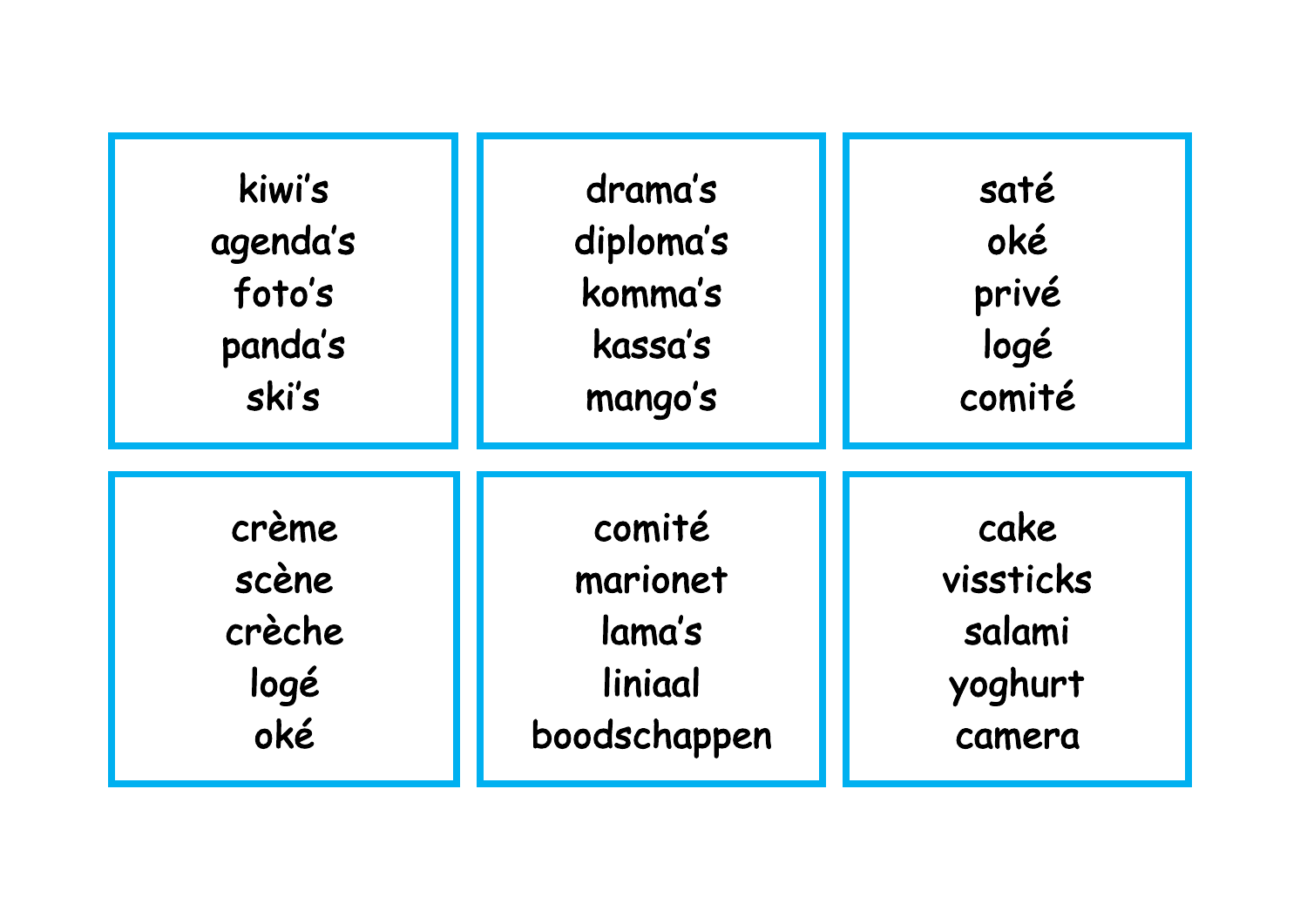| extra     | pasfoto's | broccoli   |
|-----------|-----------|------------|
| agenda's  | symfonie  | perplex    |
| eurocent  | triplex   | conducteur |
| spaghetti | sociaal   | provincie  |
| zoals     | crème     | kassa's    |
| geniaal   | officieel | xylofoon   |
| diamant   | seconde   | cruciaal   |
| hyena     | radio     | yoga       |
| volley    | textiel   | accepteren |
| arena's   | vloeistof | citroen    |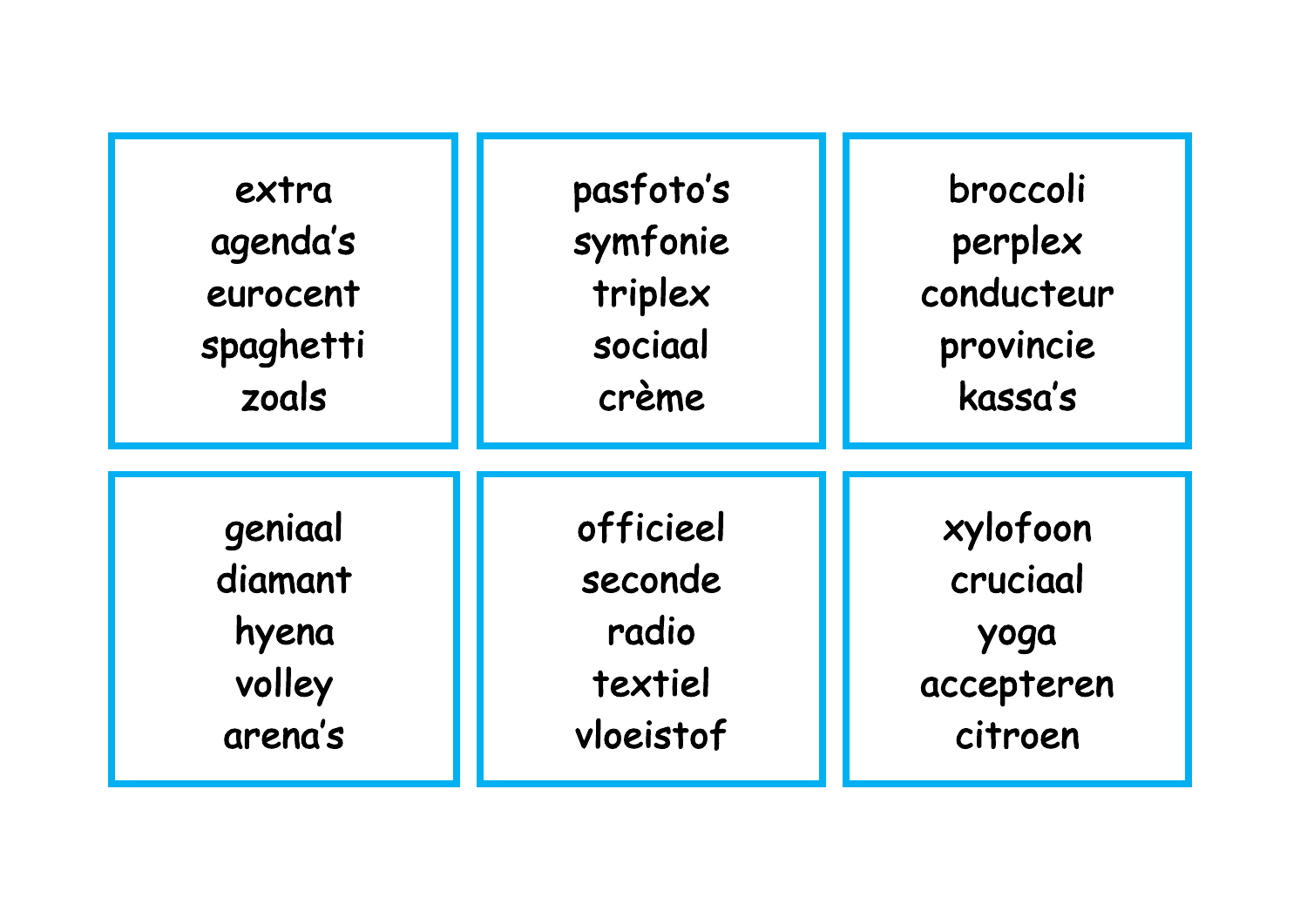| piccolo         | accent      | carnaval     |
|-----------------|-------------|--------------|
| euro's          | gorilla     | rugby        |
| tosti           | goocheltruc | maximaal     |
| pony            | presentator | stadion      |
| cavia           | filiaal     | station      |
| circus          | piano       | 's middags   |
| acrobaat        | crêpe       | mondiaal     |
| banjo's         | 's avonds   | piano        |
| collega         | realiteit   | symbool      |
| computerbestand | flexibel    | hockeyspeler |